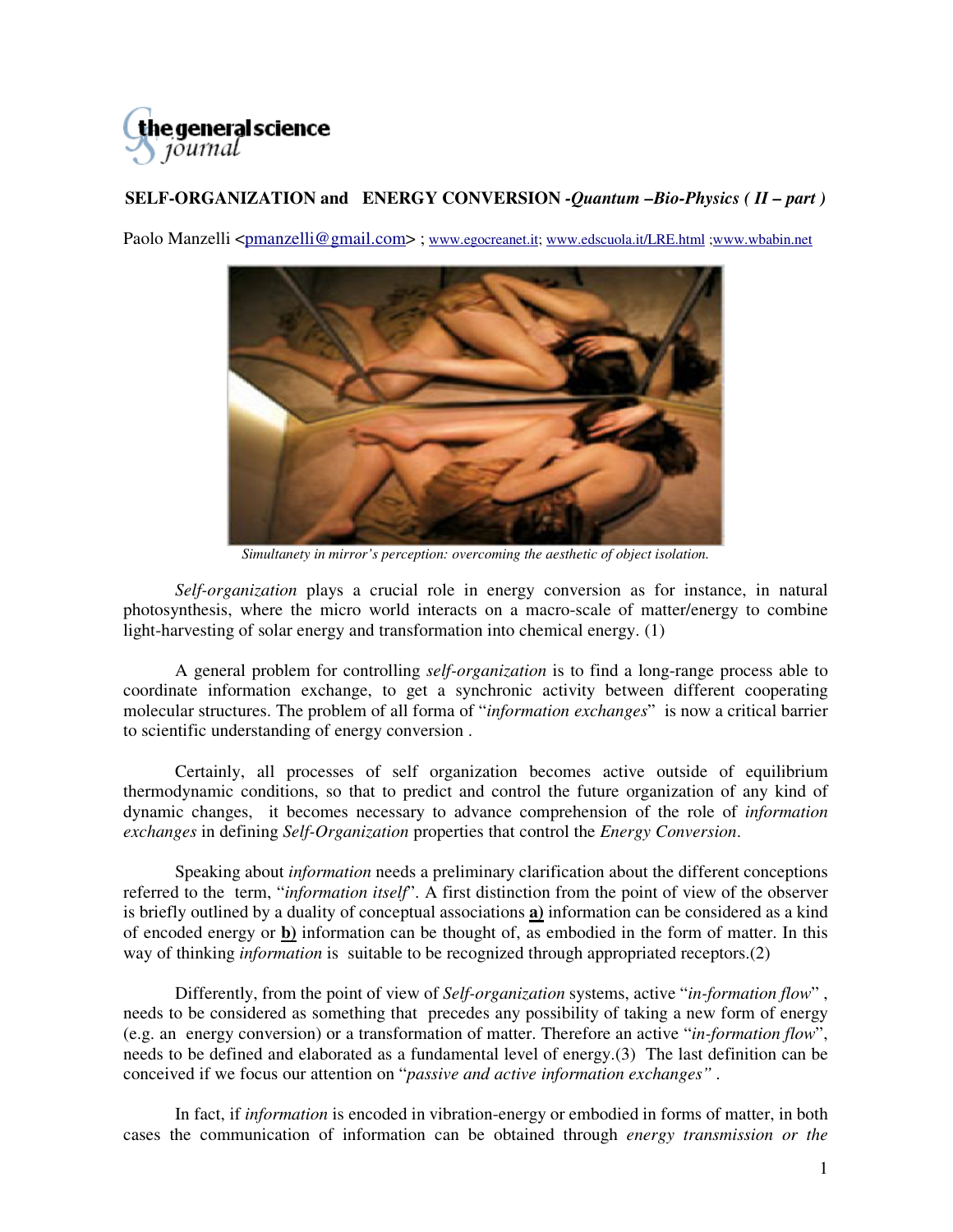*transfer of matter* from one location to another in Euclidean space-time. Another way is to be considered when *in-formation flow* becomes the active generator of *self-organized patterns of energy conversion and/or matter transformations*; in that case, it becomes necessary to develop a new approach to reasoning in science,not related to the arbitrary dichotomy between observer and external observables.

 It is a pity that contemporary understanding of nature is often limited by the mechanistic paradigm of observably, that it is not based on an explicit interpretation of what is meant by observing on the basis of the effective *eyes/brain* capability of observation. The best strategy to go beyond mechanical reductionism is contemporary research driven by the *trans-disciplinary* approach searching for the completeness of *Quantum Bio-Physics* in order to find a more complete correspondence between human intelligibility and that of the physical world (4) It is important to remember that in Quantum Mechanics (**QM**), the fundamental argument is that *quantum phenomena* have no fixed values until they are observed; but **QM** admits that other *non-observable forms can exist*; if some new experiments can confirm that, some hidden values are not completely indeterminate (i.e., not explained at a deeper level), so that it become probable to conceive of a new paradigm where there exists a *more elevated level of consciousness* that creates an extension of objective reality.

 A fascinating experiment for enhancing *Quantum Bio-Physics* is the ``*entanglement of Quantum wave-particles* '', firstly conceived by Erwin Shroedinger in his booklet "*What is Life*" (1935), and after, experimented by Alain Aspect (1982). In fact the "*entanglement effect*" shows a spontaneous down-conversion of energy permits getting a "*simultaneity*" of informationcommunication.  $(5)$ ,  $(6)$ ,  $(7)$ 

 Under some circumstances, as in the *coherent-resonance in a cavity*, an ultraviolet photon can spontaneously split into two lower-energy infrared photons; for instance, it is known in the case of blue photons that undergo a *'down-conversion'* inside a crystal, they form two lower-energy red photons that are entangled. Besides confinement of Q. energy in a *nano-cavity (or dot-cavity)*, lowering the degrees of freedom, works as a resonatorm generating the superposition of Q. waves associated with the Q. particles; therefore the *entanglement effect* produces a dense-coding information based on a "*non-local field*" of super-dense information.(8)

 The above *entangling effect* of wave/particles, is the main resource in *quantum information processing*, with powers that exceed those of classical communication and computation. So that recently, "*Q. Entanglement*" becomes the basic resource for energy conversion in "*Teleportation in Q. communication* ". (9)

 Therefore we can subdivide *information communication* into two subsets : **a)** - the first is the traditional transmission of encoded energy, within the limit of the speed of light between two different space locations , **b)** - the second belongs to a long distance *simultaneity of communication* of dense coding energy, that is generated by the *entangled effect*, producing a parametric downconversion of information energy. (10)

 The crucial difference between the two subsets is that **a)-** in the first case, information as recognisable form of codified energy, can be transferred like a signal exchange, after a previous interaction through a *direct local contact*. between energy and matter, **b)-** while in the second case, the information energy represents an extraordinary probability of exchanging energy at large distances, *simultaneously through a Q. entanglement effect*, without the need of having a previous direct contact or mechanical collisions. Those information subsets, are both *natural ways to exchange information* in that both exist to get a *synergy of information exchange nature*. This conclusion is of great importance in the development of *Quantum-Bio Physics* in relation to the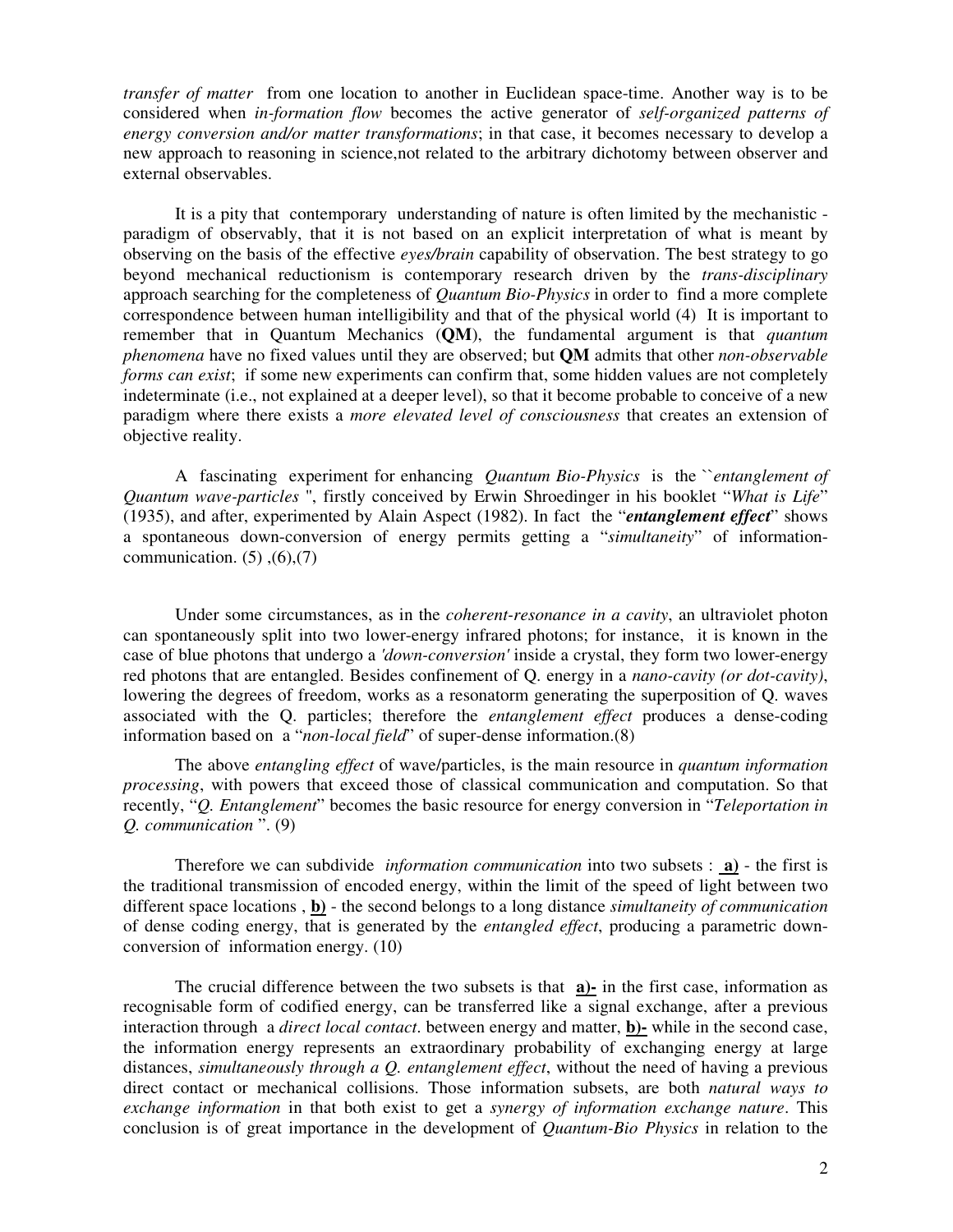understanding of living organisms. Suffice it is to understand, and important, is to say that all life exists on our planet, in *two forms of exchanging of information* , **1)**-the *super-dense- encoded* simultaneity of non-local exchange of information energy, and **2)** - the *embodied* information in DNA, as Genetic Material, transmitted through the usual processes of biological inheritanceconservation in a living being. (10) As a consequence, *Quantum-Bio-Physics* can develop a *paradigm shift* driven by a new relationship between the *different forms of information* in order to enhance the general knowledge of the self-organization of life beyond our known mechanical boundaries of Science .(11)



## *Teleportation is magic od scientific ?*

## *BIBLIO ON LINE*

- (1)- Self-Organization complexity:http://www.calresco.org/
- (2)- Duality of Information ; http://www.gseis.ucla.edu/faculty/bates/articles/NatRep\_info\_11m\_050514.html
- (3)  *Science of Quality:* http://www.edscuola.it/archivio/lre/science\_of\_quality\_1.htm
- *(4)- Intelligibility of Nature : http://www.edscuola.it/archivio/lre/intelligibility\_of\_nature.pdf*
- (5)- Quantum Entanglement : http://www.osa-opn.org/OpenContent/Feature1.aspx ; http://www.iqc.ca/laboratories/peg/photonic\_crystals.php
- (6)- Entanglement :http://guide.dada.net/educazione\_alimentare\_/interventi/2007/11/312932.shtml http://www.wbabin.net/science/manzelli20.pdf
- (7)- Beyond Entanglement : http://www.wbabin.net/science/manzelli16.pdf
- (8)- Quantum dot :http://en.wikipedia.org/wiki/Quantum\_dot ;
- http://ieeexplore.ieee.org/Xplore/login.jsp?url=/iel5/5/4357935/04357938.pdf?arnumber=4357938
- (9)- Teleportation : http://en.wikipedia.org/wiki/Quantum\_teleportation
- $(10) \text{DNA-ANTENNA}: \underleftarrow{\text{http://www.edscuola.it/archivi/Ire/bioquantum\_physics.htm}}$
- (11) Quantum Bio-Physics : http://www.edscuola.it/archivio/lre/quantum\_bio\_physics.pdf

http://universe-review.ca/I13-12-entanglement2.jpg